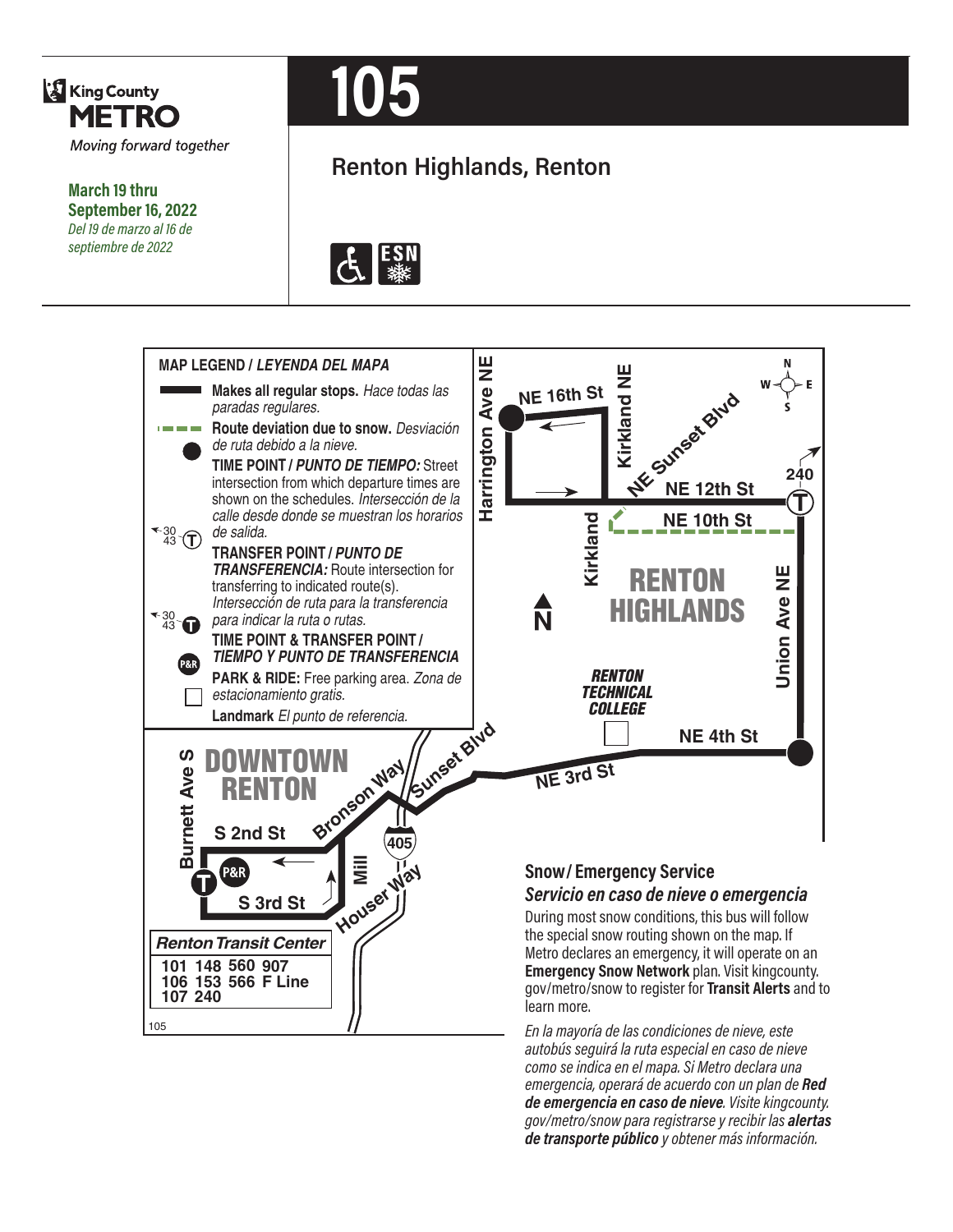### Route 105 Monday thru Friday to Renton

*Servicio de lunes a viernes a Renton*

|                                                             | <b>Renton Highlands</b>                                        |                                                                                           |
|-------------------------------------------------------------|----------------------------------------------------------------|-------------------------------------------------------------------------------------------|
| Harrington<br>Ave NE & NE<br>16th St                        | NE 4th St &<br>Union Ave<br>ΝE                                 | <b>Renton TC</b><br>Bay 7                                                                 |
| Stop #54842                                                 | Stop #54150                                                    | Stop #45305                                                                               |
| 4:28<br>4:55<br>5:21<br>5:36                                | 4:35<br>5:02<br>5:28<br>5:43                                   | 4:43<br>$\begin{array}{r} 7.75 \\ 5.11 \\ 5.37 \\ 5.52 \\ 6.07 \\ 6.32 \end{array}$       |
| $\overline{5}$<br>:51<br>6:06<br>$6:21$<br>$6:35$           | 5:58<br>6:13<br>6:28<br>6:<br>43                               | 6:22<br>$6:37$<br>$6:52$<br>$7:07$                                                        |
| 6:50<br>7:05<br>7:20<br>7:36                                | 6:58<br>$7:13$<br>$7:28$<br>7:44                               | $\frac{7}{7}$ :<br>$\overline{\mathbf{c}}$<br>2<br>$\overline{3}\overline{7}$<br>7:5<br>3 |
| :51<br>7<br>8<br>:06<br>8:21<br>8:36                        | 7:59<br>8:<br>14<br>29<br>8:<br>8:44                           | 8:08<br>$\frac{8:2}{8:3}$<br>3<br>38<br>8:<br>53                                          |
| 8:51<br>9:06                                                | 8:59<br>9:<br>14<br>9:2<br>9                                   | 9:08<br>9:23<br>9:38                                                                      |
| $\frac{9:21}{9:50}$<br>10:20<br>10:50<br>11:20              | $\frac{9:58}{0:28}$<br>10:<br>10:58<br>$1:28$<br>$1:59$<br>11: | 10:07<br>10:<br>38<br>11:08<br>1:38<br>1                                                  |
| 11:51<br>2:21<br>ı<br>$\overline{1}\overline{2:}51$<br>1:21 | 1<br>12:29<br>12:59<br>1:29                                    | 12:09<br>12:39<br>1:10<br>1:40                                                            |
| 1:51<br>2:22<br>2:52<br>$\overline{3:07}$                   | 1:59<br>2:30<br>3:00<br>3:15                                   | 2:10<br>2:41<br>3:11<br>3:26                                                              |
| $3:22$<br>$3:37$<br>$3:53$<br>4:08                          | 3:30<br>$\bar{3}$ :45<br>4:01<br>4:16                          | 3:41<br>3:56<br>4:12<br>4:2<br>7                                                          |
| 4:23<br>4:38<br>4:53<br>5:08                                | 4:31<br>4:46<br>5:01                                           | 4:42<br>4:57<br>5:12<br>5:27                                                              |
| 5:23<br>5:37<br>5:52                                        | 5:16<br>5:31<br>5:45<br>6:00                                   | 5:42<br>5:56<br>6:11                                                                      |
| 6:07<br>6:22<br>6:37<br>7:06                                | 6:15<br>6:30<br>6:45<br>7:14                                   | 6:26<br>6:40<br>6:55<br>7:24                                                              |
| 7:36<br>8:05<br>8:34<br>9:03                                | 7:44<br>8:12<br>8:41<br>9:10                                   | 7:54<br>8:21<br>8:50<br>9:19                                                              |
| 9:33<br>10:02<br>11:02                                      | 9:40<br>10:09<br>11:08                                         | 9:49<br>10:18<br>11:17                                                                    |
| PM time<br>Bold                                             |                                                                |                                                                                           |

## Route 105 Monday thru Friday to Renton Highlands

*Servicio de lunes a viernes a Renton Highlands*

|                                                                                                                                                                                                                                                                                                                                                       | <b>Renton Highlands</b>                                                                                                                                                                                                                                                                                                                                                                 |                                                                                                                                                                                                                                                                                                                                                                                           |
|-------------------------------------------------------------------------------------------------------------------------------------------------------------------------------------------------------------------------------------------------------------------------------------------------------------------------------------------------------|-----------------------------------------------------------------------------------------------------------------------------------------------------------------------------------------------------------------------------------------------------------------------------------------------------------------------------------------------------------------------------------------|-------------------------------------------------------------------------------------------------------------------------------------------------------------------------------------------------------------------------------------------------------------------------------------------------------------------------------------------------------------------------------------------|
| <b>Renton TC</b><br>Bay 7                                                                                                                                                                                                                                                                                                                             | <b>Union Ave</b><br>NE & NE<br>4th St                                                                                                                                                                                                                                                                                                                                                   | Harrington<br>Ave NE & NE<br>16th St                                                                                                                                                                                                                                                                                                                                                      |
| Stop #45305                                                                                                                                                                                                                                                                                                                                           | Stop #54146                                                                                                                                                                                                                                                                                                                                                                             | Stop #54842                                                                                                                                                                                                                                                                                                                                                                               |
| 6:15<br>6:30<br>$6:45$<br>$7:00$<br>7:15<br>7:30<br>7:45<br>$\frac{8:00}{8:15}$<br>8:30<br>8:45<br>9:00<br>9:30<br>10:00<br>10:30<br>11:00<br>11:30<br>12:00<br>12:30<br>1:00<br>1:30<br>2:00<br>2:30<br>2:45<br>3:00<br>3:15<br>3:30<br>3:45<br>4:00<br>4:15<br>4:30<br>4:45<br>5:00<br>5:15<br>5:30<br>5:45<br>6:00<br>6:15<br>6:45<br>7:15<br>7:45 | 6:27<br>6:42<br>$\frac{6:57}{7:12}$<br>7:28<br>7:43<br>7:58<br>$\begin{array}{c} 8:13 \\ 8:28 \\ 8:43 \end{array}$<br>$\frac{8:58}{9:13}$<br>9:42<br>10:12<br>10:42<br>11:12<br>11:42<br>12:12<br>12:42<br>1:12<br>1:42<br>2:13<br>2:43<br>2:58<br>3:13<br>3:28<br>3:44<br>3:59<br>4:14<br>4:29<br>4:44<br>4:59<br>5:14<br>5:28<br>5:43<br>5:58<br>6:13<br>6:28<br>6:58<br>7:28<br>7:57 | $\overline{6}$ :35<br>$\frac{6:50}{7:05}$<br>$\frac{7:20}{7:20}$<br>7:36<br>7:51<br>8:06<br>8:21<br>8:36<br>8:51<br>$9:06$<br>$9:21$<br>$\frac{9:50}{10:20}$<br>10:50<br>11:20<br>11:51<br>12:21<br>12:51<br>1:21<br>1:51<br>2:22<br>2:52<br>3:07<br>3:22<br>3:37<br>3:53<br>4:08<br>4:23<br>4:38<br>4:53<br>5:08<br>5:23<br>5:37<br>5:52<br>6:07<br>6:22<br>6:37<br>7:06<br>7:36<br>8:05 |
| 8:15<br>8:45                                                                                                                                                                                                                                                                                                                                          | 8:26<br>8:55                                                                                                                                                                                                                                                                                                                                                                            | 8:34<br>9:03                                                                                                                                                                                                                                                                                                                                                                              |
| 9:15<br>9:45                                                                                                                                                                                                                                                                                                                                          | 9:25<br>9:54                                                                                                                                                                                                                                                                                                                                                                            | 9:33<br>10:02                                                                                                                                                                                                                                                                                                                                                                             |
| 10:45<br>11:50                                                                                                                                                                                                                                                                                                                                        | 10:54<br>11:58                                                                                                                                                                                                                                                                                                                                                                          | 11:02<br>12:05                                                                                                                                                                                                                                                                                                                                                                            |
| PM time<br>Bold                                                                                                                                                                                                                                                                                                                                       |                                                                                                                                                                                                                                                                                                                                                                                         |                                                                                                                                                                                                                                                                                                                                                                                           |

# Route 105 Saturday to Renton

*Servicio de al sábado a Renton*

|                                      | <b>Renton Highlands</b>               |                           |
|--------------------------------------|---------------------------------------|---------------------------|
| Harrington<br>Ave NE & NE<br>16th St | NE 4th St &<br><b>Union Ave</b><br>NF | <b>Renton TC</b><br>Bay 7 |
| Stop #54842                          | Stop #54150                           | Stop #45305               |
| 6:20                                 | 6:27                                  | 6:36                      |
| 7:18                                 | 7:25                                  | 7:35                      |
| 8:24                                 | 8:31                                  | 8:41                      |
| 8:55                                 | 9:02                                  | 9:12                      |
| 9:25                                 | 9:32                                  | 9:42                      |
| 9:49                                 | 9:56                                  | 10:06                     |
| 10:13                                | 10:20                                 | 10:30                     |
| 10:42                                | 10:49                                 | 11:00                     |
| 11:12                                | 11:19                                 | 11:30                     |
| 11:42                                | 11:49                                 | 12:00                     |
| 12:13                                | 12:21                                 | 12:32                     |
| 12:43                                | 12:51                                 | 1:02                      |
| 1:12                                 | 1:20                                  | 1:31                      |
| 1:42                                 | 1:50                                  | 2:01                      |
| 2:12                                 | 2:20                                  | 2:31                      |
| 2:43                                 | 2:51                                  | 3:02                      |
| 3:13                                 | 3:21                                  | 3:32                      |
| 3:42                                 | 3:50                                  | 4:01                      |
| 4:12                                 | 4:20                                  | 4:31                      |
| 4:43                                 | 4:51                                  | 5:01                      |
| 5:13                                 | 5:21                                  | 5:31                      |
| 5:43                                 | 5:51                                  | 6:01                      |
| 6:13                                 | 6:21                                  | 6:31                      |
| 6:43                                 | 6:50                                  | 7:00                      |
| 7:13                                 | 7:20                                  | 7:30                      |
| 7:43                                 | 7:50                                  | 8:00                      |
| 8:12                                 | 8:19                                  | 8:29                      |
| 8:44                                 | 8:51                                  | 9:00                      |
| 9:12<br>9:43<br>10:13                | 9:19<br>9:50                          | 9:28<br>9:59              |
| 10:42<br>11:12                       | 10:20<br>10:49<br>11:19               | 10:29<br>10:57<br>11:27   |
| <b>Bold PM</b> time                  |                                       |                           |

| Route 105 Saturday  |
|---------------------|
| to Renton Highlands |

*Servicio de al sábado a Renton Highlands*

|                                  |                                       | <b>Renton Highlands</b>                 |
|----------------------------------|---------------------------------------|-----------------------------------------|
| <b>Renton TC</b><br>Bay 7        | <b>Union Ave</b><br>NE & NE<br>4th St | Harrington<br>Ave NE & NE<br>16th St    |
| Stop #45305                      | Stop #54146                           | Stop #54842                             |
| 7:00                             | 7:10                                  | 7:18                                    |
| 8:06                             | 8:16                                  | 8:24                                    |
| 8:37                             | 8:47                                  | 8:55                                    |
| 9:06                             | 9:16                                  | 9:25                                    |
| 9:30                             | 9:40                                  | 9:49                                    |
| 9:54                             | 10:04                                 | 10:13                                   |
| 10:23<br>10:53<br>11:23<br>11:53 | 10:33<br>11:03<br>11:33<br>12:04      | 10:42<br>1<br>1:<br>12<br>1:42<br>12:13 |
| 2:23                             | 12:34                                 | 12:43                                   |
| 12:52                            | 1:03                                  | 1:12                                    |
| 1:22                             | 1:33                                  | 1:42                                    |
| 1:52                             | 2:03                                  | 2:12                                    |
| 2:22                             | 2:35                                  | 2:43                                    |
| 2:52                             | 3:05                                  | 3:13                                    |
| 3:21                             | 3:34                                  | 3:42                                    |
| 3:51                             | 4:04                                  | 4:12                                    |
| 4:22                             | 4:35                                  | 4:43                                    |
| 4:52                             | 5:05                                  | 5:13                                    |
| 5:22                             | 5:35                                  | 5:43                                    |
| 5:52                             | 6:05                                  | 6:13                                    |
| 6:22                             | 6:35                                  | 6:43                                    |
| 6:52                             | 7:05                                  | 7:13                                    |
| 7:22                             | 7:35                                  | 7:43                                    |
| 7:51                             | 8:04                                  | 8:12                                    |
| 8:25                             | 8:35                                  | 8:44                                    |
| 8:54                             | 9:03                                  | 9:12                                    |
| 9:25                             | 9:34                                  | 9:43                                    |
| 9:55                             | 10:04                                 | 10:13                                   |
| 10:25                            | 10:34                                 | 0:42                                    |
| 10:55                            | 11:04                                 | 11:12                                   |
| 11:49                            | 11:58                                 | 12:06                                   |
| <b>Bold PM time</b>              |                                       |                                         |

# **Holiday Information**

#### *Información sobre días festivos*

This route will operate its Sunday schedule on the following holidays. *Esta ruta operará según su horario de domingo en los siguientes días festivos.*

| <b>Memorial Day</b>                         | May 30               |
|---------------------------------------------|----------------------|
| Día de los Caídos                           | 30 de mayo           |
| Independence Day<br>Día de la independencia | July 4<br>4 de julio |
| Labor Day                                   | September 5          |
| Día del Trabajo                             | 5 de septiembre      |
|                                             |                      |